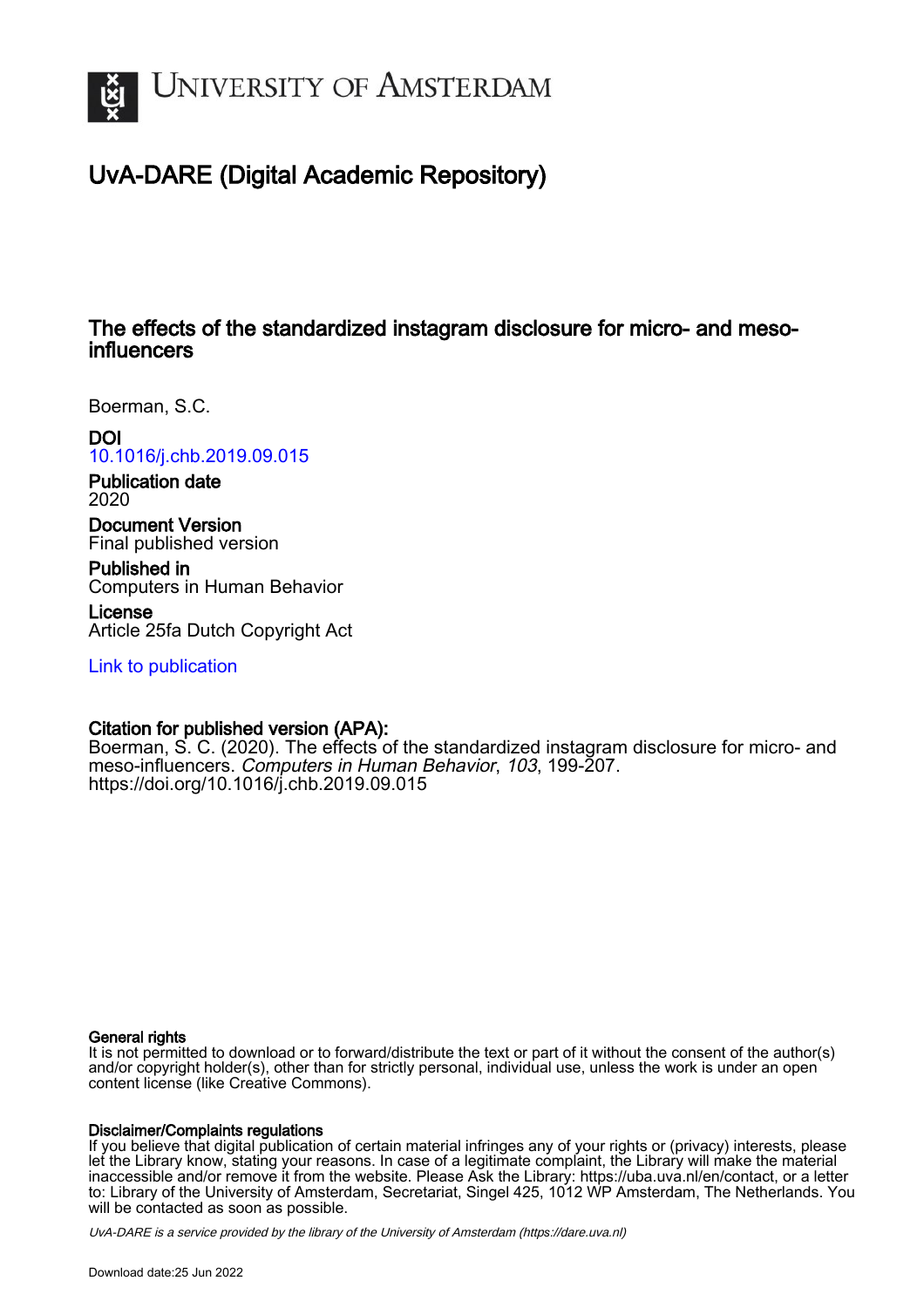Contents lists available at [ScienceDirect](http://www.sciencedirect.com/science/journal/07475632)





## Computers in Human Behavior

journal homepage: [www.elsevier.com/locate/comphumbeh](https://www.elsevier.com/locate/comphumbeh)

# The effects of the standardized instagram disclosure for micro- and mesoinfluencers



### Sophie C. Boerman

*Amsterdam School of Communication Research (ASCoR), University of Amsterdam, Amsterdam, the Netherlands*

| ARTICLE INFO           | ABSTRACT                                                                                                         |  |  |
|------------------------|------------------------------------------------------------------------------------------------------------------|--|--|
| Keywords:              | Social media influencers – such as the 'Instafamous' – are required to disclose any commercial relationship. To  |  |  |
| Influencer marketing   | achieve transparency, Instagram has introduced a standardized disclosure ('Paid partnership with [brand]'). This |  |  |
| Instagram              | study examined whether this disclosure effectively raises ad recognition, and how this consequently affects      |  |  |
| Disclosure             | consumers' responses to the message, influencer, and brand. Additionally, the effects of the disclosure were     |  |  |
| Persuasion knowledge   | compared between micro- (< 10,000 followers) and meso- (10,000–1 million followers) influencers. Results of      |  |  |
| Parasocial interaction | an online experiment ( $N = 192$ ) with a 2 (no disclosure vs. standardized disclosure) x 2 (micro-vs. meso-in-  |  |  |
| Online behavior        | fluencer) between subjects design showed that the disclosure did achieve its goal of increasing ad recognition.  |  |  |
|                        | Furthermore, the disclosure positively affected brand recall and intentions to engage with the post, via ad re-  |  |  |
|                        | cognition. The parasocial interaction with the influencer was not affected. Moreover, influencer type did not    |  |  |

#### **1. Introduction**

Influencer marketing is increasingly gaining the interest of advertisers and scholars. Social media influencers are opinion leaders who communicate with a sizeable social network of people following them ([De Veirman, Cauberghe, & Hudders, 2017;](#page-8-0) [Uzunoğlu & Misci Kip,](#page-9-0) [2014\)](#page-9-0). The current study focuses on Instagram: With more than 800 million active users, the online photo- and video-sharing social media app is one of the most popular social networks worldwide [\(Statistica,](#page-9-1) [2018\)](#page-9-1). Instagram is of particular interest because it is the most popular platform for influencer marketing ([Mediakix, 2019\)](#page-9-2) and the home of the 'Instafamous': individuals who became famous via their profile on Instagram [\(Djafarova & Trofimenko, 2018](#page-8-1)). For some of these Instafamous, being an 'influencer' has become their profession [\(Lin,](#page-9-3) [Bruning, & Swarna, 2018;](#page-9-3) [Schouten, Janssen, & Verspaget, 2019](#page-9-4)).

Influencers – such as the Instafamous – are interesting for brands because they are seen as personal, credible, easy-to-relate-to sources, and their network enables brands to reach a large audience [\(De](#page-8-0) [Veirman et al., 2017;](#page-8-0) [Djafarova & Rushworth, 2017;](#page-8-2) [Schouten et al.,](#page-9-4) [2019\)](#page-9-4). Advertisers' interest in influencer marketing is growing rapidly, and they are spending increasingly more of their budgets on influencer marketing ([Mediakix, 2019\)](#page-9-2). In these collaborations between influencers and brands, influencers function as brand ambassadors by creating sponsored content (e.g., pictures of [themselves with] the brand or product), by mentioning the product or brand in picture captions or

tags, or by sharing or being part of larger advertising campaigns and events ([Abidin, 2016](#page-8-3); [Domingues Aguiar & Van Reijmersdal, 2018\)](#page-8-4).

moderate the effect of the disclosure and did not affect people's responses to the message, influencer, or brand.

The issue with influencer marketing is that commercial social media posts resemble and blend with non-commercial posts, and thus people often do not recognize it as advertising ([Boerman, Willemsen, & Van](#page-8-5) [Der Aa, 2017;](#page-8-5) [Evans, Phua, Lim, & Jun 2017;](#page-8-6) [Hoofnagle & Meleshinsky,](#page-9-5) [2015\)](#page-9-5). To help consumers identify native advertising, several (self-) regulatory parties recommend using a disclosure (e.g., [European](#page-8-7) [Advertising Standards Alliance \[EASA\], 2018;](#page-8-7) [Federal Trade](#page-8-8) [Commission \[FTC\], 2017a;](#page-8-8) [Word of Mouth Marketing Association](#page-9-6) [\[WOMMA\], 2017](#page-9-6)). Prior research has shown that hashtags that disclose a commercial relationship, such as #paidad and #sponsored, can increase ad recognition ([De Veirman & Hudders, 2019;](#page-8-9) [Evans et al.,](#page-8-6) [2017\)](#page-8-6). However, the FTC noticed that many influencers did not clearly and conspicuously disclose their relationships to brands. Therefore, in 2017, they sent out 90 letters and 21 subsequent warning letters reminding influencers and marketers of their obligation to disclose commercial relationships and initiated one case against an influencer ([FTC 2017b,](#page-8-10) [2017c\)](#page-9-7). As a response to the FTC, Instagram introduced a standardized built-in disclosure in June 2017 ([Instagram, 2017](#page-9-8)). This disclosure has a standardized format ('Paid partnership with [brand]') and is positioned at the top of the Instagram post. However, the FTC suggested that this standardized disclosure does not suffice because it might not attract attention [\(FTC 2017a](#page-8-8), [2017d](#page-9-9)).

This study contributes to the literature in three ways. First, it aims

<https://doi.org/10.1016/j.chb.2019.09.015>

Received 3 May 2019; Received in revised form 8 August 2019; Accepted 18 September 2019 Available online 19 September 2019

0747-5632/ © 2019 Elsevier Ltd. All rights reserved.

*E-mail address:* [s.c.boerman@uva.nl](mailto:s.c.boerman@uva.nl).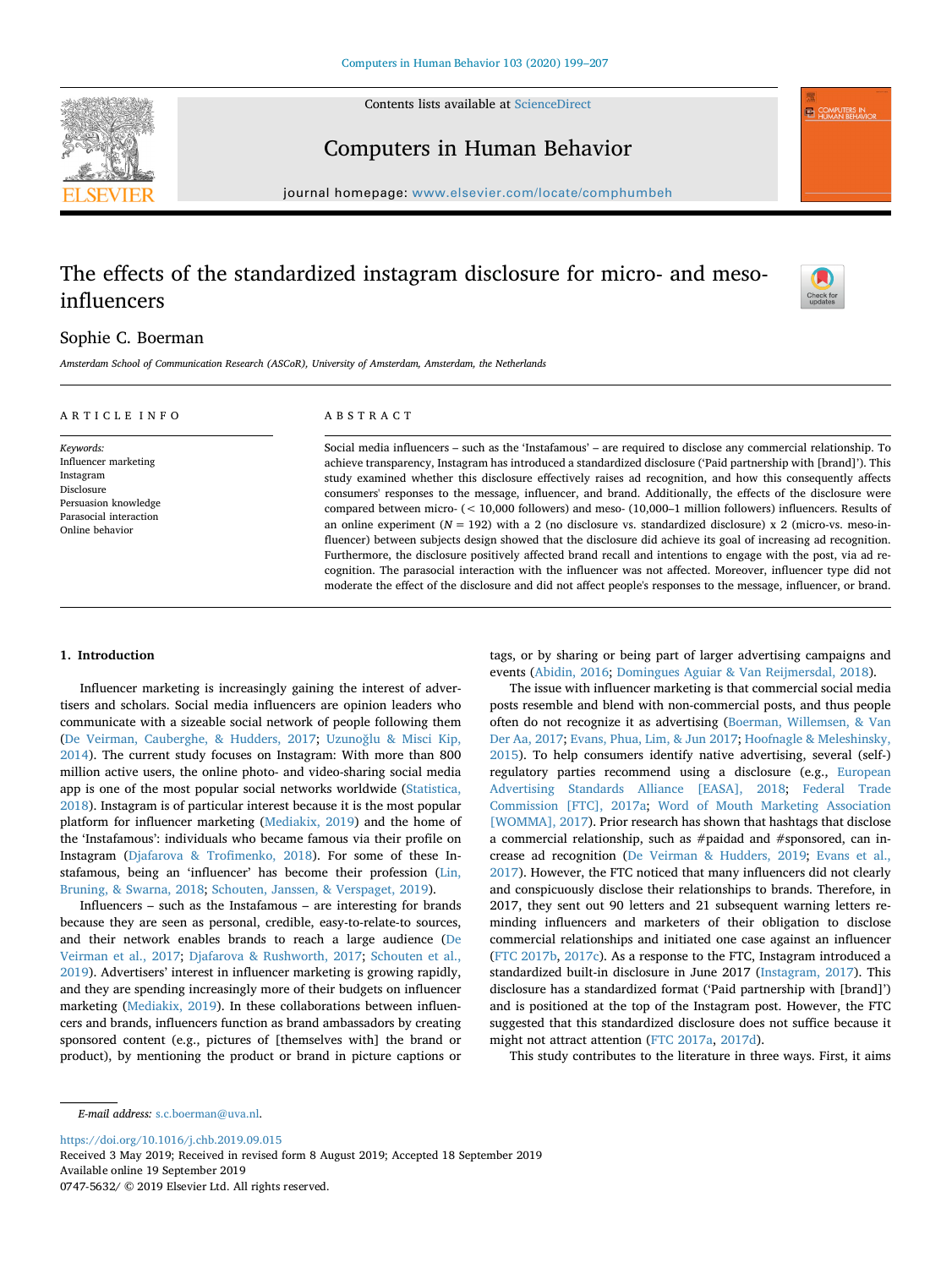to gain insight into whether the standardized disclosure suffices and can effectively increase ad recognition. It is important to gain insight into the effectiveness of the standardized disclosure as it differs from hashtags with respect to its position, visual prominence, and language.

Second, this study examines how the disclosure and subsequent ad recognition affect consumers' responses to the message, influencer, and brand. One important benefit of influencer marketing is its ability to stimulate engagement with the sponsored content (e.g., in the form of comments, likes, and shares; [Domingues Aguiar & Van Reijmersdal,](#page-8-4) [2018\)](#page-8-4). Prior studies addressing Instagram have shown mixed effects of ad recognition on people's intention to engage with the sponsored content. [Evans et al. \(2017\)](#page-8-6) found that people are less likely to spread electronic word of mouth (eWOM) about the brand when they recognize an Instagram post as advertising, whereas [Johnson, Potocki,](#page-9-10) [and Veldhuis \(2019\)](#page-9-10) found no effect on behavioral intentions. Therefore, this study aims to gain more insight into how the standardized disclosure and ad recognition might influence users' intention to engage with the sponsored post. Furthermore, this study adds two new outcomes that might be influenced by a disclosure: parasocial interaction (PSI) and brand recall. Influencers are interesting brand ambassadors because people can develop a relationship (also referred to as parasocial interaction, PSI) with them via social media (e.g., [Chen, 2018;](#page-8-11) [Lee &](#page-9-11) [Watkins, 2016;](#page-9-11) [Tsai & Men, 2013\)](#page-9-12). Until now, it remains unclear whether the realization that the influencer posts advertising damages this PSI. Finally, regarding the brand, prior studies addressing Instagram did investigate the effects of disclosures and ad recognition on affective brand responses, such as brand attitudes and purchase intentions (e.g., [De Veirman & Hudders, 2019;](#page-8-9) [Evans et al., 2017](#page-8-6); [Johnson](#page-9-10) [et al., 2019\)](#page-9-10), but not on brand recall. Because social media are useful for raising consumers' awareness of brands and products ([Djafarova &](#page-8-1) [Trofimenko, 2018,](#page-8-1); [Wood & Burkhalter, 2014](#page-9-13)), it is important to gain insights into whether a disclosure influences brand recall.

Third, this study is the first to compare the effects of disclosure between different types of influencers. Influencers are often categorized based on the number of followers. Although prior research showed that the number of followers of an influencer does influence people's perceptions of the influencer's popularity, likeability, attractiveness, and credibility [\(De Veirman et al., 2017;](#page-8-0) [Jin & Phua, 2014\)](#page-9-14), there has been no study comparing the different types of influencers that are used within the field of influencer marketing. Therefore, the third aim is to examine whether the effects of the disclosure vary between micro-  $(< 10,000$  followers) and meso- $(10,000-1)$  million followers) influencers, and to compare consumer responses to posts sent by the different types of influencers.

#### **2. Effects of disclosures on ad recognition**

Influencer marketing is a form of native advertising that involves "presenting online content to consumers with advertisements to that resemble, in format and content, the non-advertising content that is published on the same platform" ([Wojdynski, 2016,](#page-9-15) p. 203). Native advertising is often linked to the Persuasion Knowledge Model (PKM; [Friestad & Wright, 1994](#page-9-16)). The PKM proposes that people develop personal knowledge about persuasion and the tactics used in persuasion attempts. Only when people recognize a persuasive attempt, such as an advertisement, can they use this knowledge to interpret, evaluate, and respond to this persuasion attempt ([Friestad & Wright, 1994\)](#page-9-16). The problem with native advertising is that people have difficulties recognizing the persuasive attempt (e.g., [Hoofnagle & Meleshinsky, 2015](#page-9-5); [Wojdynski & Evans, 2016](#page-9-17)).

Disclosures are designed to help consumers identify an advertisement and thus to activate persuasion knowledge. Disclosures have been shown to be a helpful cue to instigate advertising recognition in various contexts, such as television programs [\(Boerman, Van Reijmersdal, &](#page-8-12) [Neijens, 2012, 2015\)](#page-8-12), movies [\(Tessitore & Geuens, 2013;](#page-9-18) [Van](#page-9-19) [Reijmersdal, Tutaj, & Boerman, 2013](#page-9-19)), online news [\(Amazeen &](#page-8-13)

[Wojdynski, 2018](#page-8-13); [Krouwer, Poels, & Paulussen, 2017;](#page-9-20) [Wojdynski &](#page-9-17) [Evans, 2016](#page-9-17)), blogs [\(Carr & Hayes, 2014;](#page-8-14) [Van Reijmersdal et al., 2016](#page-9-21)), and Facebook ([Boerman, Willemsen, Van Der Aa, & Eva, 2017](#page-8-5)). More importantly, research revealed that the hashtags #sponsored and #paidad can effectively increase ad recognition for influencer marketing on Instagram [\(De Veirman & Hudders, 2019;](#page-8-9) [Evans et al., 2017](#page-8-6)).

However, the effect of a disclosure depends on its position, visual prominence, and language (e.g., [Wojdynski et al., 2017;](#page-9-22) [Wojdynski &](#page-9-17) [Evans, 2016\)](#page-9-17). Disclosures positioned in the middle of a news article are more likely to be noticed and to increase ad recognition, compared to disclosures at the top of an article ([Krouwer et al., 2017](#page-9-20); [Wojdynski &](#page-9-17) [Evans, 2016](#page-9-17)). Additionally, the visual prominence of a disclosure (which depends on the disclosure's size, font, and contrast between the text and background) affects ad recognition [\(Amazeen & Wojdynski,](#page-8-13) [2018;](#page-8-13) [Wojdynski et al., 2017](#page-9-22)).

Regarding language, research suggests that a disclosure should clearly and directly convey the paid relationship between the producer and the sponsor ([Evans et al., 2017](#page-8-6); [Hyman, Franklyn, Yee, & Rahmati,](#page-9-23) [2017;](#page-9-23) [Wojdynski et al., 2017\)](#page-9-22). In line with this reasoning, disclosures that are more explicit have been shown to be more likely to increase ad recognition [\(Amazeen & Wojdynski, 2018; Boerman et al., 2015\)](#page-8-13); [Tessitore & Geuens, 2013](#page-9-18); [Wojdynski et al., 2017](#page-9-22); [Wojdynski & Evans,](#page-9-17) [2016\)](#page-9-17). The language also seems important in the context of Instagram, as [Evans et al. \(2017\)](#page-8-6) found that only #paidad increased ad recognition, and the hashtags #SP and #sponsored did not.

Thus, disclosures can help audiences to recognize advertising, such as influencer marketing. However, there is a lack of standardization within the industry ([Amazeen & Wojdynski, 2018\)](#page-8-13). Interestingly, by introducing the built-in disclosure, Instagram hope to achieve standardization and increase transparency [\(Instagram, 2017\)](#page-9-8). It remains unclear whether this standardized disclosure effectively communicates its message to consumers and can increase ad recognition. The standardized Instagram disclosure ('Paid partnership with [brand]') is highly explicit and does directly convey the paid relationship between the influencer and the brand. The disclosure is positioned at the top of the Instagram post, which is not ideal based on research. However, unlike a hashtag, the disclosure does have its own position and is not mixed with other information, increasing its prominence. The size, font, and contrast of the disclosure do not make it highly visually prominent. Thus, based on language, the disclosure should be able to increase ad recognition, but based on its position and visual prominence, this may not be the case. To investigate the effectiveness of the standardized disclosure compared to no disclosure, the first hypothesis proposes:

<span id="page-2-0"></span>**H1.** The standardized disclosure on Instagram ('Paid partnership with [brand]') increases ad recognition, compared to no disclosure.

#### **3. Effects of the disclosure on message, sender, and brand responses**

The realization that a message is actually a persuasion attempt can prompt a 'change-of-meaning'; the activation of persuasion knowledge alters the response to the message ([Friestad & Wright, 1994\)](#page-9-16). The present study examines whether the Instagram disclosure can trigger this 'change-of-meaning' and influences responses to the message, sender, and brand. [Fig. 1](#page-3-0) shows an overview of the conceptual model.

#### *3.1. Online sharing behavior*

One of the reasons why influencer marketing is so attractive to brands is because influencers can stimulate engagement, such as comments, likes, and shares ([Domingues Aguiar & Van Reijmersdal, 2018](#page-8-4)). When many people engage with a message, it is more likely that the message will be visible to others on Instagram, increasing the post's reach. However, a disclosure and the subsequent recognition of the post as being advertising might make it less appealing for people to engage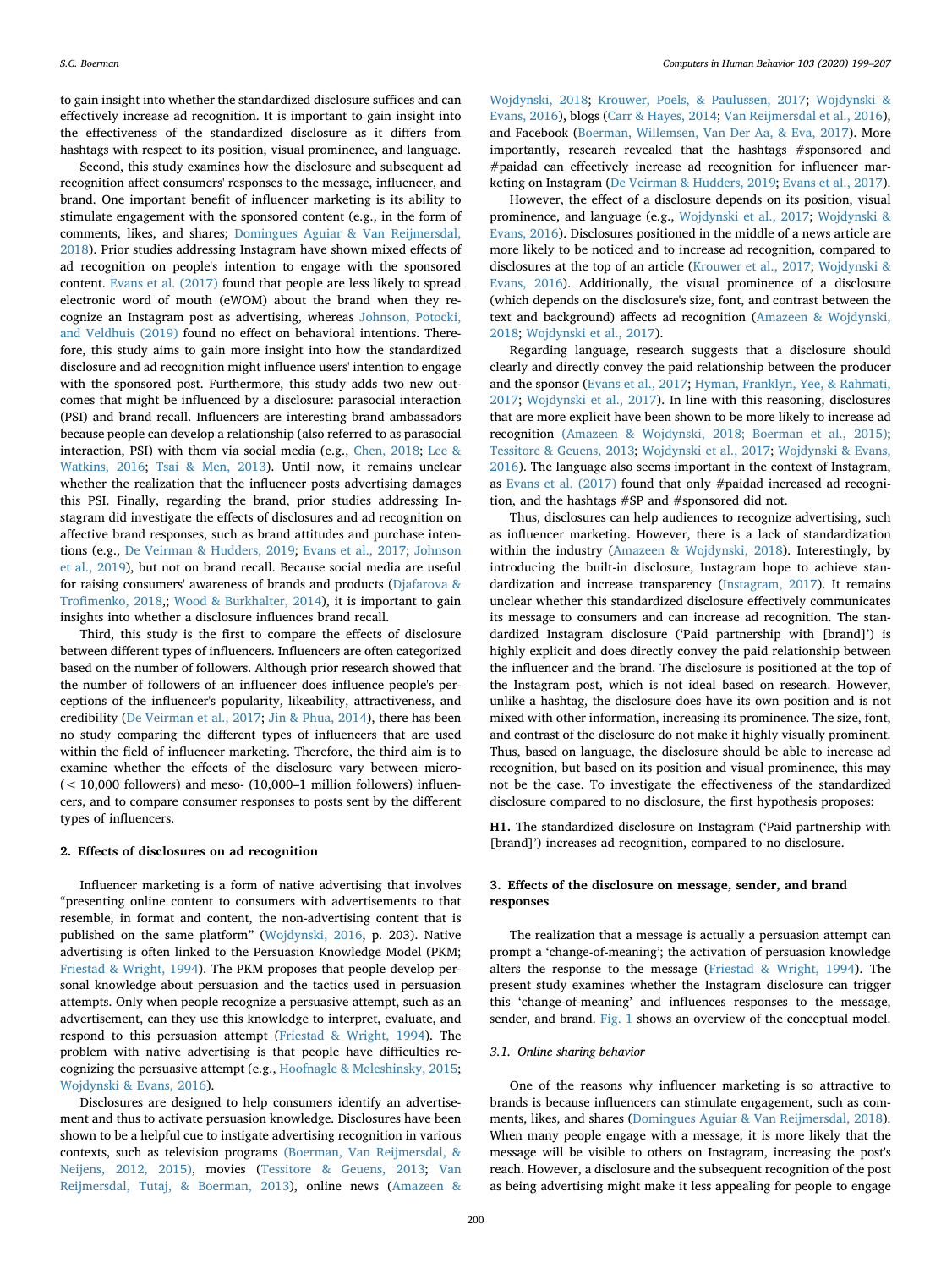<span id="page-3-0"></span>

**Fig. 1.** Proposed effects of sponsorship disclosure and type of influencer on online behavioral intentions, parasocial interaction (PSI), and brand recall via ad recognition.

with and share an Instagram post. In line with the 'change-of-meaning' principle, research has shown that the realization that a message is advertising negatively affects people's attitude toward a sponsored blog post ([Hwang & Jeong, 2016\)](#page-9-24), makes people more critical toward the sponsored post [\(Boerman et al., 2017](#page-8-5); [De Veirman & Hudders, 2019](#page-8-9)), and lowers the perceived credibility of the influencer on Instagram [\(De](#page-8-9) [Veirman & Hudders, 2019\)](#page-8-9). Thus, it is likely that people become more negative toward the message itself as soon as they recognize it as advertising, making it less likely that they engage with it. Research has indeed found that people are less likely to forward an online video ([Hsieh, Hsieh, & Tang, 2012\)](#page-9-25) or share an advertising campaign on a social networking site with their friends ([Van Noort, Antheunis, & Van](#page-9-26) [Reijmersdal, 2012\)](#page-9-26) when they understand its persuasive intent. More importantly, ad recognition evoked by a disclosure has also been shown to reduce people's intention to share influencer marketing posts on Facebook [\(Boerman et al., 2017\)](#page-8-5) and Instagram ([Evans et al., 2017](#page-8-6)). Thus, the following hypothesis is proposed:

**H2a.** The standardized disclosure on Instagram (vs. no disclosure) increases ad recognition, which consequently leads to less online behavioral intentions.

#### *3.2. Parasocial interaction (PSI)*

A disclosure might also affect the PSI that someone perceives with an influencer. A PSI is the illusion of having an intimate, personal relationship with a media personality ([Horton & Richard Wohl, 1956](#page-9-27); [Tsai & Men, 2013\)](#page-9-12). Developing PSI takes time and is reinforced by each interaction with the person. Following a person for a long time enables the follower to get to know the person, interact with that person, develop attitudes toward that person, and experience feelings of intimacy. This type of long-term contact resembles the development of real relationships [\(Russell, Stern, & Stern, 2006\)](#page-9-28).

Social media are perfectly suited to developing PSI. Via social media, followers are continually exposed to details of a person's life and have the opportunity to directly interact with that person [\(Colliander &](#page-8-15) [Dahlén, 2011\)](#page-8-15). These functions create an illusion of a sense of intimacy and closeness between influencers and their followers [\(Chen, 2018](#page-8-11); [Munnukka, Maity, Reinikainen, & Luoma-aho, 2019](#page-9-29)). However, consistent with the idea of PSI, the friendship between the follower and influencer remains one-sided ([Lee & Watkins, 2016\)](#page-9-11). Research has indeed found evidence for experiences of PSI with influencers on You-Tube [\(Folkvord, Bevelander, Rozendaal, & Hermans, 2019](#page-9-30); [Lee &](#page-9-11) [Watkins, 2016;](#page-9-11) [Munnukka et al., 2019\)](#page-9-29), Facebook [\(Tsai & Men, 2013](#page-9-12)), blogs ([Colliander & Erlandsson, 2015](#page-8-16)), and Instagram ([Chen, 2018\)](#page-8-11).

The inclusion of a disclosure and subsequent activation of persuasion knowledge might negatively influence PSI. The realization that the influencer did not post a genuine message, but rather a commerciallymotivated message, can create a sense of unfairness or deception ([Boerman et al., 2017\)](#page-8-5), which might challenge the perceived friendship with the influencer. This negative effect of the revelation that an influencer was paid to post a message has been found to lower PSI in the context of blogs ([Colliander & Erlandsson, 2015\)](#page-8-16).

Additionally, qualitative research has indicated that people say that they would 'unfollow' influencers who post too much advertising ([Djafarova & Trofimenko, 2018\)](#page-8-1). This suggests that people would even end their friendship with an influencer when the content becomes overly commercial. Thus, the following hypothesis proposes:

**H2b.** The standardized disclosure on Instagram (vs. no disclosure) increases ad recognition, which consequently lowers parasocial interaction.

#### *3.3. Brand recall*

In addition to message and influencer responses, disclosures also affect people's responses to the advertised brand. Interestingly, research into disclosures of influencer marketing has mainly focused on evaluative consequences, such as brand attitudes and purchase intentions ([De Veirman & Hudders, 2019](#page-8-9); [Evans et al., 2017;](#page-8-6) [Johnson et al., 2019](#page-9-10)). However, disclosures also affect cognitive outcomes, such as the attention people pay to sponsored content and their recall of the advertised brand [\(Boerman & Van Reijmersdal, 2016\)](#page-8-17). This effect can be explained by the Limited Capacity Model of Mediated Message Processing [\(Lang, 2000](#page-9-31)). This model proposes that people have limited capacity to encode, store, and retrieve information. A disclosure puts more emphasis on the advertising in a message, making it more likely that the consumer pays attention to it [\(Boerman et al., 2015](#page-8-18); [Guo, Ye,](#page-9-32) [Duffy, Li, & Ding, 2018](#page-9-32)). Also, the standardized disclosure on Instagram includes the name of the brand, increasing brand name exposure. Furthermore, the activation and application of persuasion knowledge require elaborate processing of a message, increasing the encoding, storing, and retrieval of the brand [\(Buijzen, Van Reijmersdal, & Owen,](#page-8-19) [2010\)](#page-8-19). Thus, the Instagram disclosure and subsequent ad recognition are expected to increase people's ability to recall the advertised brand:

**H2c.** The standardized disclosure on Instagram (vs. no disclosure) increases ad recognition, which consequently increases brand recall.

#### **4. The effect of the type of influencer**

Based on the number of followers, scholars and practitioners in the field of influencer marketing distinguish different levels of influencers: micro-, meso-, and macro-influencers. Micro-influencers are 'normal' people who turned Instafamous and typically have dozens to hundreds (up to 10,000) of followers [\(Domingues Aguiar & Van Reijmersdal,](#page-8-4)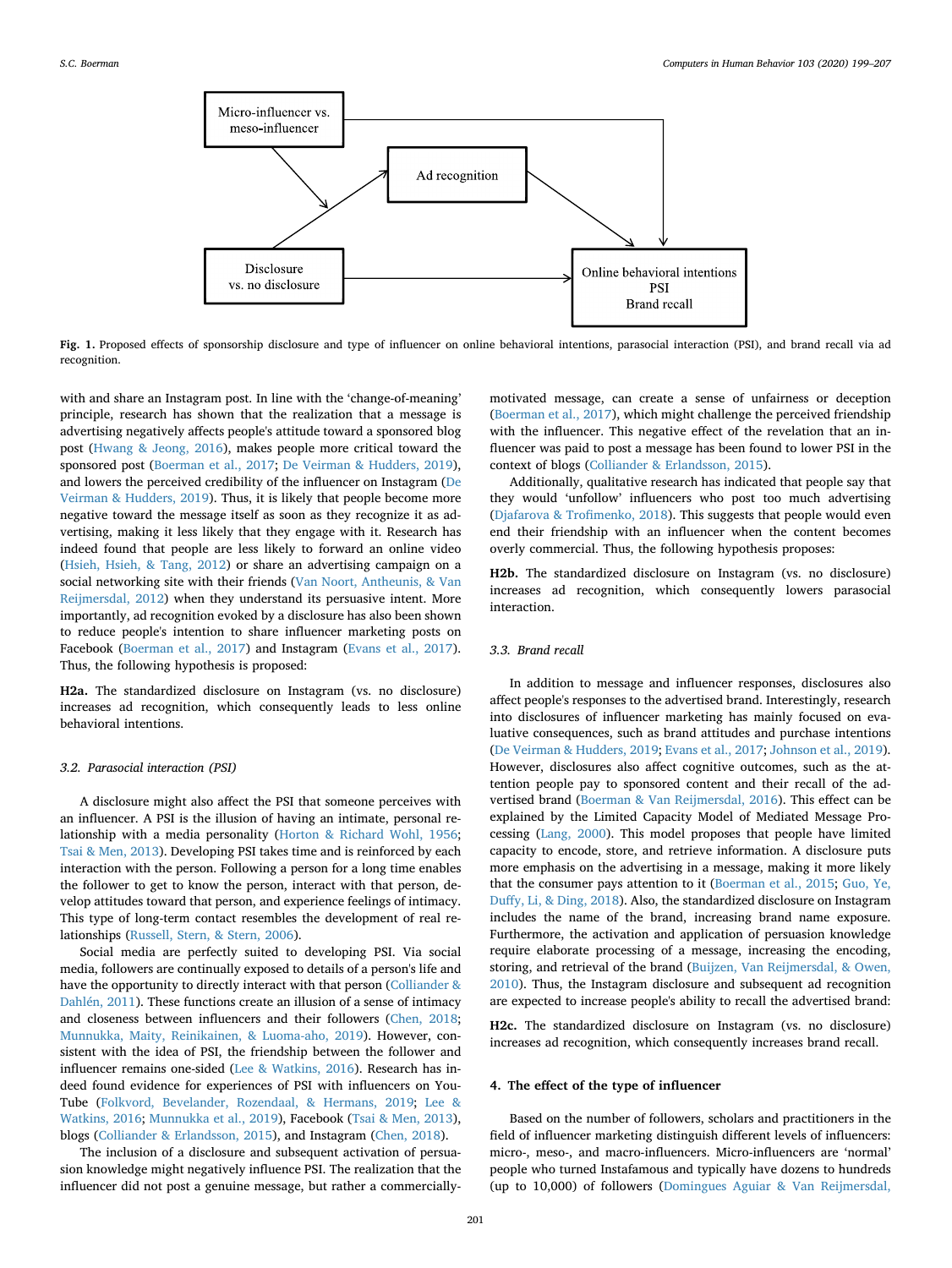[2018;](#page-8-4) [Hatton, 2018;](#page-9-33) [Pedroni, 2016;](#page-9-34) [Revell, 2017](#page-9-35)). This is the largest group of influencers. Meso-influencers have 10,000 to a million followers and often have national visibility. These influencers have entered the field of 'webcelebrities' and are characterized as full-time professional influencers ([Domingues Aguiar & Van Reijmersdal, 2018](#page-8-4); [Pedroni, 2016\)](#page-9-34). They are, however, not as big as macro-influencers (or mega-influencers), who are often established, international celebrities with over one million followers such as Nikkie Tutorials, Kylie Jenner, and Christiano Ronaldo [\(Hatton, 2018](#page-9-33); [Pedroni, 2016](#page-9-34); [Revell, 2017](#page-9-35)).

The three types of influencers are interesting for brands and agencies for different reasons. Meso- and macro-influencers are mainly interesting because of their large reach. Additionally, meso-influencers are typically seen as an authority in their field of expertise. Despite their low reach, micro-influencers are interesting because of their ability to create high-quality content ([Domingues Aguiar & Van Reijmersdal,](#page-8-4) [2018\)](#page-8-4). From a consumer perspective, research has shown that microinfluencers are perceived as more similar then meso- and macro-influencers [\(Domingues Aguiar & Van Reijmersdal, 2018\)](#page-8-4). In addition, influencers with a high number of followers are perceived as more attractive, credible, and popular and are ascribed more opinion leadership ([De Veirman et al., 2017](#page-8-0); [Jin & Phua, 2014](#page-9-14)). The different perceptions of micro- and meso-influencers are expected to affect the activation of persuasion knowledge.

Qualitative studies show that Instagram users are familiar with advertising on Instagram ([Chen, 2018](#page-8-11); [Djafarova & Trofimenko, 2018](#page-8-1)). Therefore, Instagram users might have already developed persuasion knowledge about the types of advertising and tactics used on this social medium. Part of this persuasion knowledge might be the familiarity with marketer's tactics, such as celebrity endorsements ([Friestad &](#page-9-16) [Wright, 1994](#page-9-16)), and the understanding that the number of followers, and thus an influencer's reach, is important to brands. In addition, public figures such as meso- and macro-influencers often have a 'verified' account to show that Instagram confirmed that this is the authentic account of this person. Thus, when Instagram users have indeed developed persuasion knowledge about Instagram advertising, they might understand that people with verified accounts (i.e., meso-influencers) are professionals and celebrities with a large reach, and thus likely to make money with their Instagram account [\(Domingues Aguiar & Van](#page-8-4) [Reijmersdal, 2018;](#page-8-4) [Pedroni, 2016\)](#page-9-34). Differences between micro- and meso-influencers, such as the number of followers and type of account, might thus function as peripheral cues that help activate persuasion knowledge. Therefore, this study proposes:

**H3a.** A sponsored Instagram post sent by a meso-influencer will lead to greater ad recognition than a post sent by a micro-influencer.

A disclosure is most likely to have an effect on ad recognition in a situation where other cues might not help to recognize advertising, such as Instagram posts by micro-influencers. If the number of followers and the type of account of a meso-influencer can indeed work as a heuristic cue that induces ad recognition, a disclosure might not be necessary in such cases or its effect is possibly less strong. The subsequent hypothesis, therefore, proposes an interaction effect of disclosure and type of influencer on ad recognition:

**H3b.** The type of influencer moderates the effect of the standardized disclosure (vs. no disclosure) on ad recognition: The disclosure has a stronger effect on ad recognition when the post is sent by a microinfluencer (vs. a meso-influencer).

Although the typology of influencers based on the number of followers is used in the field of influencer markerting (e.g., [Domingues](#page-8-4) [Aguiar & Van Reijmersdal, 2018;](#page-8-4) [Hatton, 2018;](#page-9-33) [Pedroni, 2016;](#page-9-34) [Revell,](#page-9-35) [2017\)](#page-9-35), little is known about people's responses to the different types of influencers. Research focusing on the number of followers does provide some relevant insight. As described before, [De Veirman et al. \(2017\)](#page-8-0) showed that an Instagram influencer with a higher number of followers (21,200 vs. 2100) is perceived as more popular and is ascribed more opinion leadership, and therefore people have more positive attitudes

toward this influencer. In addition, the number of followers seems to increase the influencers' physical attractiveness, perceived credibility, and people's intention to build an online friendship with influencers on Twitter ([Jin & Phua, 2014\)](#page-9-14). These positive responses to larger numbers of followers are explained by social capital theory, through which influencers are described as *bridging social capital* ([Jin & Phua, 2014](#page-9-14)). Bridging social capital consists of loose social connections that provide access to new information and resources. When an Instagrammer has a large number of followers, he or she is probably judged as having greater bridging social capital.

Based on these studies and this idea of social capital, it is expected that a commercial post by a meso-influencers will lead to more intentions to engage with the post and higher perceived PSI. However, there is no reason to assume that the type of influencer has a direct influence on brand recall. Therefore, the hypothesis includes only message and influencer responses:

<span id="page-4-0"></span>**H4.** Compared to a micro-influencer, a meso-influencer will increase a) online behavioral intentions, and b) PSI.

Combining the expected effects of the standardized disclosure and the type of influencer, [Fig. 1](#page-3-0) presents a moderated mediation model combining all hypotheses:

<span id="page-4-1"></span>**H5.** The standardized disclosure on Instagram (vs. no disclosure) increases ad recognition, which consequently leads to a) less online behavioral intentions, b) lower PSI, and c) more brand recall: These effects are stronger when the post is sent by a micro-influencer (vs. a meso-influencer).

#### **5. Materials and methods**

#### *5.1. Design and participants*

The hypotheses were tested with an online experiment with a 2 (disclosure: no disclosure vs. the standardized disclosure 'Paid partnership with [brand]') x 2 (type of influencer: micro-vs. meso-influencer) between subjects design. Data were collected in 2017, between November 27 and December 6, a few months after the introduction of the standardized disclosure. A convenience sample of 277 participants was recruited through invitations on social media and via personal communication. Participants ( $n = 85$ ) who did not have an Instagram account or did not complete the questionnaire were excluded, leading to a final sample of 192 Instagram users. The mean age was 23.44 (ranging from 18 to 53, *SD* = 3.92; 96% was between 18 and 29), and 73.4% of the participants were female. This sample resembles the average Instagram user, as research showed that 18- to 29-years-olds are the core users of the medium and women use Instagram more than men ([Chen, 2018](#page-8-11); [Statistica, 2018\)](#page-9-1). Most participants used Instagram daily (86.5%), or weekly (11.5%). Participants were randomly assigned to one of the four conditions (no disclosure and micro-influencer  $n = 45$ , disclosure and micro-influencer  $n = 52$ , no disclosure and meso-influencer  $n = 56$ , disclosure and meso-influencer  $n = 39$ ).

#### *5.2. Procedure*

The study was presented as a study about people's responses to different Instagram posts. Participants first signed an informed consent and were then asked to look at the overview of an Instagram account (to manipulate the type of influencer), followed by a screenshot of a post of the influencer (to manipulate the disclosure). Participants could look at the materials as long as they wanted before continuing to the questionnaire. The questionnaire started with questions regarding PSI and online behavioral intentions, followed by ad recognition, brand recall, and manipulation checks. This order of questions made sure that responses to the influencer and post were not primed by the ad recognition question and manipulation checks that reveal the commercial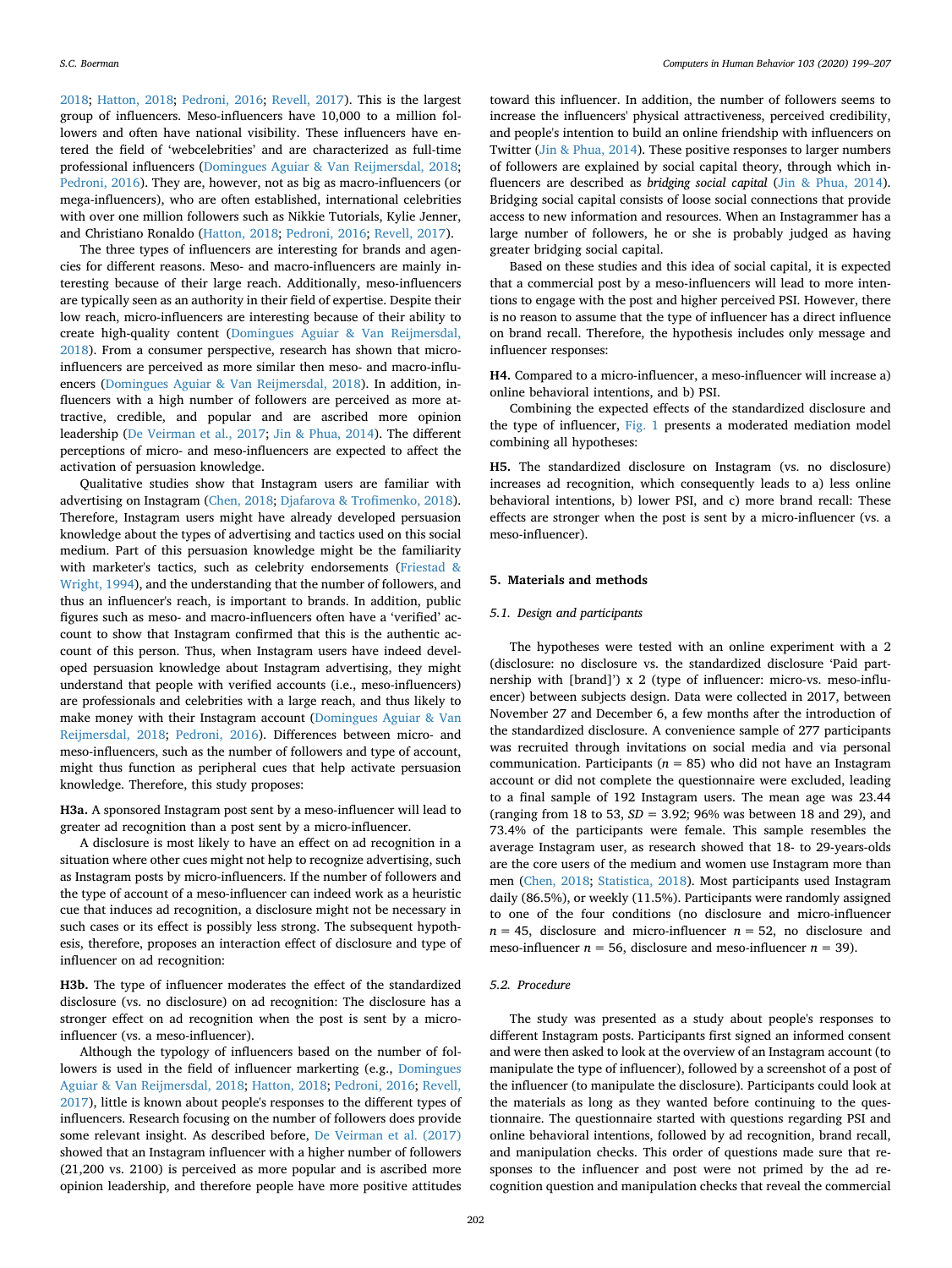nature of the Instagram post. The questionnaire ended with control questions and demographics. Finally, participants were debriefed and thanked, and could leave comments or questions.

#### *5.3. Stimulus materials*

A pre-test ( $n = 12$  Instagram users) examined whether the manipulation would sufficiently create a difference between the influencers. Participants were first shown the overview of the accounts of both influencers. Because participants were probably not familiar with the terms *micro-* and meso*-influencer*, these terms were avoided throughout the questionnaire. A text introduced them to the fact that Instagram distinguishes between famous people and smaller bloggers. The text further explained that famous people have more followers and a verified account (noticeable by a blue check behind the account name), while smaller bloggers with fewer followers do not have such verified accounts. Participants were then asked whether they thought the Instagrammer was a famous person or a less well-known blogger (0 = *a famous person*, 1 = *a less well-known person*), and to indicate the number of followers they thought the Instagrammers had (with a slider ranging from 0 to 500,000). Results showed that 100% recognized the microinfluencer as a less well-known blogger, and 50% recognized the mesoinfluencer as a famous person. The mean estimated number of followers was significantly lower for the micro-influencer (*M* = 40,800.92, *SD* = 34,365.36) compared to the meso-influencer (*M* = 251,237.50, *SD* = 92,612.92), *t*(11) = 7.48, *p* < .001. Based on these findings, the text introducing the different accounts was adjusted to make sure it emphasized the number of followers and type of account (verified or not).

The final stimulus materials existed of two screenshots: An overview of an Instagram account and one post by that person. The materials depicted two real influencers who were similar in appearance, audience, and interests (i.e., fashion). They did vary in the number of followers. In both conditions, the materials were very similar except for the manipulations.

*Influencer type* was manipulated by two cues: the number of followers and the type of account (i.e., verified or not, and including the title 'famous person' or 'blogger'). The biographies in the accounts were the same. Each participant was shown an overview of the account (see Appendix A) and a text introducing the influencer. The introductory text for the micro-influencer was:

"You will now see an overview of an Instagram account, and afterwards an Instagram post, both from Britta Maxime. Britta Maxime is an Instagrammer with 9,000 followers. She does not have a verified account. Only famous people get a verified account."

The text introducing the meso-influencer said:

"You will now see an overview of an Instagram account, and afterwards an Instagram post, both from Claartje Rose. Claartje Rose is a very famous Instagrammer with 300,000 followers. She also has a verified account, recognizable by the blue check behind her name, so people know that she is not a fake account. Only famous people get this."

Following the account overview, participants were shown an Instagram post by the influencer. These posts were actual posts taken from the influencers' real accounts (see Appendix B). The pictures were very similar: The influencer was showing a comparable dress by the same brand (Loavies), the brand was tagged on the dress, the influencers hold a similar pose on the picture, and have very similar appearances (blond hair, sunglasses). The pictures had the same caption, the same comments by the same people, and a similar number of likes (2106 or 2113). Although the choice to use real influencers and real posts may have limited internal validity (the posts were similar but not identical), it was the only way to truly capture people's responses to the different types of influencers and to be able to measure PSI.

The *disclosure* was manipulated by adding the standardized disclosure 'Paid partnership with Loavies' on top of the post, between the account name and picture, or not.

#### *5.4. Measures*

#### *5.4.1. Ad recognition*

Participants were asked to indicate on a seven-point scale (1 = *Strongly disagree*, 7 = *Strongly agree*) to what extent they agreed with the statement: 'The Instagram post that I saw was an advertisement' (*M* = 5.38, *SD* = 1.59; [Boerman et al., 2017;](#page-8-5) [Evans et al., 2017](#page-8-6); [Ham, Nelson, & Das, 2015](#page-9-36)).

#### *5.4.2. Online behavioral intentions*

To measure participants' intention to engage with the post, they were asked to indicate on a seven-point scale (1 = *Very unlikely*, 7 = *Very likely*) how likely it was they would do the following: 'I would share the post with my friends on Instagram,' 'I would comment on the post on Instagram,' 'I would like the Instagram post,' 'I would share the post on Facebook,' 'I would share the post via a private message on Instagram,' and 'I would save the post on Instagram' (based on [Boerman et al., 2017](#page-8-5); [Evans et al.,](#page-8-6) [2017\)](#page-8-6). These items include all ways a person can engage with an Instagram post online. The measure of *online behavioral intentions* consisted of the mean score of the six items (Eigenvalue = 3.87, explained variance = 64.54%,  $\alpha$  = 0.87;  $M = 2.07$ ,  $SD = 1.16$ ).

#### *5.4.3. Parasocial interaction*

PSI was measured by asking participant to indicate on a seven-point scale (1 = *Strongly disagree*, 7 = *Strongly agree*) to what extent they agreed with the statements: 'The Instagrammer seems to understand the things I want to know,' 'I would like to meet the Instagrammer in person,' 'When I see a post of the Instagrammer, I feel as if I am part of the group', 'The Instagrammer feels like an old friend,' 'I like to compare my ideas with what the Instagrammer says' (scales by [Russell,](#page-9-28) [Stern, & Stern \[2006\]](#page-9-28) and [Colliander & Erlandsson \[2015\]](#page-8-16) applied to Instagram). The mean score of the five items was used as a measure of PSI (Eigenvalue = 2.60, explained variance = 52.00%;  $\alpha = 0.75$ ;  $M = 2.80, SD = 1.09$ .

#### *5.4.4. Brand recall*

Brand recall was measured by asking participants whether they recalled seeing any brands in post. If answered yes, participants could fill out which brands. Brand recall was coded 1 (correctly mentioned the brand) and 0 (did not mention right brand); 65.6% of the participants correctly recalled the brand.

#### *5.4.5. Manipulation checks*

*Disclosure recognition* was measured by asking participants whether they had seen a sponsorship disclosure ('Paid partnership with Loavies') in the post  $(0 = No, 1 = Yes)$ . In addition, as in the pre-test, a text introduced the participants to the difference between a famous Instagrammer with many followers and a verified account, and a less well-known blogger with less followers and no verified account. Participants were then asked about the *type of Instagrammer* they thought they had seen  $(0 = a$  *famous person*,  $1 = a$  *less well-known person*).

Furthermore, participants were asked to indicate the *number of followers* they thought the Instagrammer they were exposed to have (ordinal variable, recoded into dichotomous variable with 0 = *9000 or less followers*, 1 = *10,000 or more followers*). This cut-off was based upon the definition of micro and meso-influencers [\(Domingues Aguiar & Van](#page-8-4) [Reijmersdal, 2018](#page-8-4); [Hatton, 2018](#page-9-33); [Pedroni, 2016](#page-9-34); [Revell, 2017\)](#page-9-35).

#### *5.4.6. Control variables*

*The frequency of Instagram usage* was measured by asking participants how often they used Instagram (1 = *Never*, 2 = *Yearly*,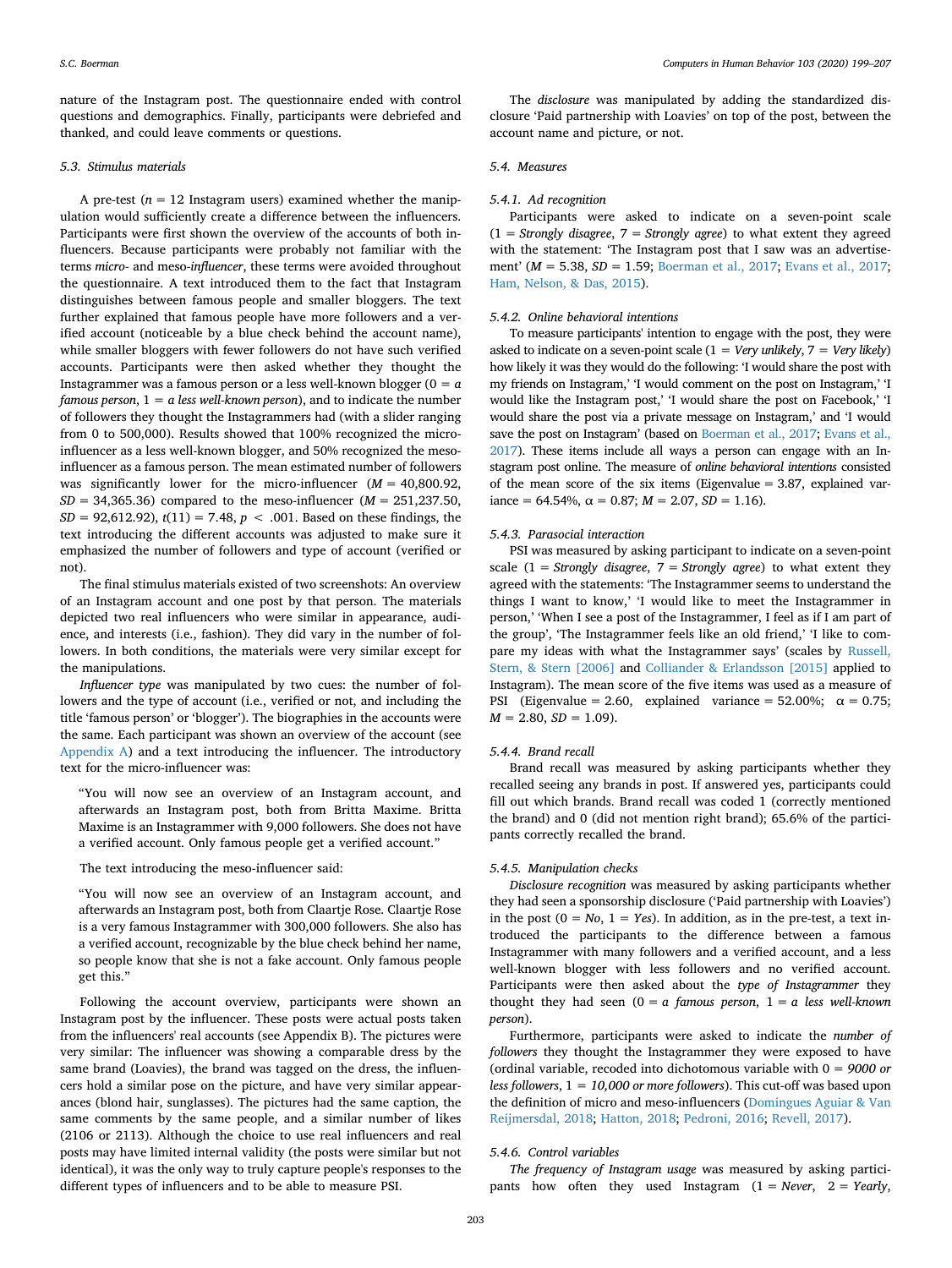#### <span id="page-6-0"></span>**Table 1**

Mediation effect of disclosure on online behavioral intentions, parasocial interaction, and brand recall, via ad recognition.

|                              | Disclosure $>$ ad recognition | Ad recognition $>$ DV | Total effect  | Direct effect | Indirect effect                 |
|------------------------------|-------------------------------|-----------------------|---------------|---------------|---------------------------------|
| Online behavioral intentions | $0.60(0.22)$ **               | $0.10(0.05)$ †        | $-0.15(0.17)$ | $-0.21(0.17)$ | 0.06(0.04)<br>CI.01; .14        |
| Parasocial interaction       | $0.60(0.22)$ **               | $-0.01(0.05)$         | $-0.17(0.15)$ | $-0.17(0.15)$ | $-0.01(0.03)$<br>$CI -07$ ; .05 |
| Brand recall                 | $0.60(0.22)$ **               | $0.42(0.11)$ ***      |               | 0.29(0.33)    | 0.25(0.12)<br>CI.06; .55        |

*Note:* Unstandardized b-coefficients (with boot SE between parentheses); CI = 95% bias-corrected bootstrap confidence interval; DV = dependent variable (corresponding to row). Controlled for following the influencer and influencer credibility.

∗∗∗*p <* 0.001, ∗∗*p <* 0.01, †*p* < .10.

 $3 =$  *Monthly*,  $4 =$  *Weekly*,  $5 =$  *Daily*; 86.5% said daily). Additionally, participants were asked whether they were *familiar with the brand* Loavies (0 = *No*, 1 = *Yes*; 58.9% said yes), whether they *used the brand*  $(0 = No, 1 = Yes; 21.4%$  said yes), and whether they *followed the Instagrammer* they had been exposed to  $(0 = No, 1 = Yes; 8.3%$  said yes). The *perceived credibility of the influencer* was measured with four three-point semantic differential scales ([Ohanian, 1990](#page-9-37)) asking participants to indicate to what extent they believed the Instagrammer was: untrustworthy/trustworthy, dishonest/honest, unreliable/reliable, and insincere/sincere (Eigenvalue = 2.47, explained variance = 61.82%;  $\alpha = 0.79$ ;  $M = 2.01$ ,  $SD = 0.53$ ). In addition, people's *age* in years and *sex* were measured.

#### **6. Results**

#### *6.1. Manipulation checks*

In the no disclosure condition, 89.1% correctly said not to have seen a disclosure. In the disclosure condition, 65.9% correctly said to have seen the disclosure. This difference was significant,  $\chi^2$  (1) = 62.23, *p* < .001. Although the disclosure was not correctly noticed by all participants, the manipulation was successful.

In the micro-influencer conditions, 90.7% correctly said to have seen a less well-known blogger. In the meso-influencer conditions, 61.1% said to have seen a famous person. This difference was significant,  $\chi^2$  (1) = 56.63, *p* < .001. Furthermore, in the micro-influencer conditions, 96.9% correctly said that the Instagram account had 9000 or less followers. In the meso-influencer conditions, 83.2% said that the account had 10,000 or more followers. This difference was significant,  $\chi^2$  (1) = 56.63, *p* < .001. The manipulation was successful: Participants perceived the two influencers to differ with regard to the type of account and the number of followers.

#### *6.2. Randomization check*

<span id="page-6-1"></span>The four experimental groups did not differ with respect to sex,  $\chi^2$  $(3) = 0.20, p = .978, age, F(3, 188) = 1.57, p = .199, Intagram usage,$ *F*(3, 188) = 0.66, *p* = .579, brand familiarity,  $\chi^2$  (3) = 4.98, *p* = .173, brand use,  $\chi^2$  (3) = 1.66, *p* = .646, and perceived credibility of the influencer,  $F(3, 188) = 0.59$ ,  $p = .623$ . The four groups did differ with respect to whether participants followed the influencer,  $\chi^2$  (3) = 8.52,  $p = .036$ . As could be expected from their actual number of followers, more participants followed the meso-influencer  $(n = 13)$  than the micro-influencer  $(n = 3)$ . However, it is important to note that there was no difference in following the influencer between the two disclosure conditions,  $\chi^2$  (1) = 1.83, *p* = .177. To control for any confounding effects, following the influencer and the perceived credibility of the influencer were included as covariates in all analyses.

#### *6.3. Effects of the disclosure*

[H1](#page-2-0) was tested with an ANCOVA with disclosure as factor, ad recognition as dependent variable, and following the influencer and influencer credibility as covariates. The analysis showed that ad recognition was significantly lower without a disclosure (*M* = 5.08,  $SD = 1.75$ ) compared to when the disclosure was present ( $M = 5.70$ , *SD* = 1.32),  $F(1, 188) = 7.43$ ,  $p = .007$ . [H1](#page-2-0) was thus supported: The standardized disclosure successfully increased the recognition of the sponsored Instagram post as advertising.

The simple mediation effects proposed in H2 were tested using Model 4 of the PROCESS version 3.3 macro in SPSS ([Hayes, 2017\)](#page-9-38). All analyses used 10,000 bootstrap sample to estimate bias-corrected bootstrap confidence intervals. For each dependent variable, the model was run with the disclosure condition as the independent variable, ad recognition as mediator, and following the influencer and influencer credibility as covariates. [Table 1](#page-6-0) presents the results of these analyses, [Fig. 2](#page-6-1) shows the tested mediation model.

The mediation analyses confirmed the significant effect of the disclosure on ad recognition ( $b = 0.60$ ,  $se = 0.22$ ,  $p = .007$ ).

The disclosure did not have a significant total  $(b = -0.15$ , *se* = 0.17, *p* = .356) or direct effect (*b* = −0.21, *se* = 0.17, *p* = .205) on *online behavioral intentions*. The disclosure did have a significant positive indirect effect on online behavioral intentions via ad recognition (indirect effect =  $0.06$ , boot se =  $0.04$ , CI 0.01; 0.14). Ad recognition had a marginally significant effect on online behavioral intentions ( $b = 0.10$ ,  $se = 0.05$ ,  $p = .068$ ). This means that H2a was not



**Fig. 2.** Tested mediation model: Effect of sponsorship disclosure on online behavioral intentions, parasocial interaction (PSI), and brand recall via ad recognition.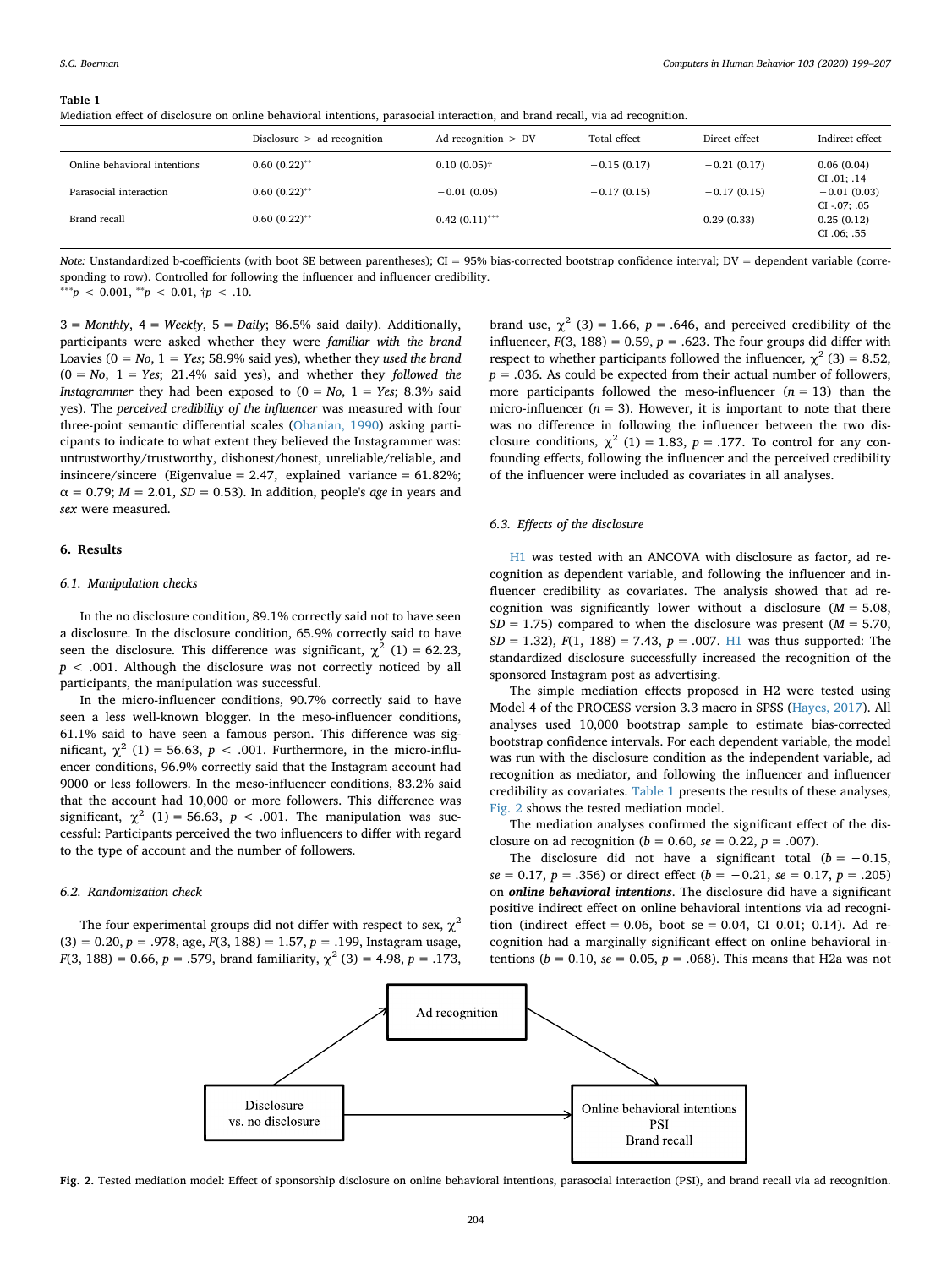supported: The positive indirect effect of the disclosure via ad recognition on online behavioral intentions was in the opposite direction of what was hypothesized.

The disclosure had no significant total  $(b = -0.17, \text{ se } = 0.15,$ *p* = .241), direct effect (*b* = −0.17, *se* = 0.15, *p* = .269), and indirect effect (indirect effect = −0.01, boot se = 0.03, CI -0.07; 0.05) on *PSI*. Ad recognition also did not significantly influence PSI ( $b = -0.01$ , *se* = 0.05, *p* = .823). H2b was not supported.

Lastly, the disclosure did not have significant direct effect on *brand recall* ( $b = 0.29$ ,  $se = 0.33$ ,  $p = .378$ ), but did have significant, positive indirect effect on brand recall via ad recognition (indirect effect  $= 0.25$ , boot se  $= 0.12$ , CI 0.06; 0.55). Ad recognition significantly increased brand recall  $(b = 0.42, \text{ se } = 0.11, \text{ p } < .001$ ). H2c was supported: the disclosure has a significant positive indirect effect on brand recall via the recognition of advertising.

#### *6.4. Effects of type of influencer*

H3 and [H4](#page-4-0) proposed that the type influencer affects and moderates people's responses to the influencer marketing. These hypotheses were tested with a MANCOVA with disclosure and type of influencer as factors; ad recognition, online behavioral intentions, and PSI as dependent variables; and following the influencer and influencer credibility as covariates. [Table 2](#page-7-0) shows the means for the conditions of disclosure and influencer type for all variables.

The analyses showed no significant main effect of the type of influencer on ad recognition,  $F(1, 186) = 0.02$ ,  $p = .881$ . The level of ad recognition did not differ between the micro-influencer (*M* = 5.39, *SD* = 1.62) and meso-influencer ( $M = 5.36$ , *SD* = 1.56). H3a was not supported.

In addition, the interaction between the disclosure and type of influencer on ad recognition was not significant,  $F(1, 186) = 0.69$ ,  $p = .408$ : The disclosure did not have a stronger effect for the microinfluencer compared to the meso-influencer (micro-influencer: *M* no  $_{\text{disclosure}} = 5.16$ ; *M*  $_{\text{disclosure}} = 5.60$ ; meso-influencer: *M* <sub>no dis-</sub>  $_{\text{closure}}$  = 5.02; *M*  $_{\text{disclosure}}$  = 5.85). This means that H3b was also not supported.

H4 proposed that the type of influencer affects online behavioral intentions and PSI. The results showed no significant differences between the micro- and meso-influencer regarding online behavioral intentions, *F*(1, 186) = 0.11, *p* = .737, and PSI, *F*(1, 186) = 0.34, *p* = .562. H4a and H4b were not supported.

#### *6.5. Moderated mediation model*

[H5](#page-4-1) proposed a moderated mediation model, which was tested using Model 7 in PROCESS (see [Fig. 1](#page-3-0) for a depiction of this model). In line with the finding that there was no interaction of disclosure and type of influencer on ad recognition, all indexes of moderated mediation were not significant. [H5](#page-4-1) was not supported.

#### **7. Discussion**

This study explored whether the standardized Instagram disclosure ('Paid partnership with [brand]') effectively raises ad recognition, and how this consequently affects consumers' responses to the message, influencer, and brand. In addition, the effects of the post and disclosure were compared between micro- and meso-influencers. The results lead to three main conclusions.

First, the findings show that the standardized disclosure effectively increases ad recognition, compared to when no disclosure is provided. The disclosure's explicit language and position on top of the post seem to build an effective disclosure. Prior research has already shown that #sponsored and #paidad can increase ad recognition [\(De Veirman &](#page-8-9) [Hudders, 2019;](#page-8-9) [Evans et al., 2017](#page-8-6)). This study adds to the literature by showing that the standardized disclosure also seems to achieve its goal. The findings also provide new evidence for the idea that an ideal disclosure will clearly and directly convey the paid relationship and the sponsor ([Evans et al., 2017](#page-8-6); [Hyman et al., 2017;](#page-9-23) [Wojdynski et al.,](#page-9-22) [2017\)](#page-9-22).

Second, in line with the PKM, this study shows that a disclosure and subsequent activation of persuasion knowledge instigates more biased processing and a 'change-of-meaning', influencing people's responses to the message and brand. Regarding the message, the results suggest that – although online behavioral intentions are generally low - people are *more* inclined to share, like, or comment on the post when they recognize it as advertising. Thus, the 'change-of-meaning' is positive. This is not in line with prior studies that found a negative [\(Evans et al.,](#page-8-6) [2017\)](#page-8-6) or no effect ([Johnson et al., 2019\)](#page-9-10) of the recognition of an Instagram post as advertising on behavioral intentions. The positive effect on online behavioral intentions might be due to the product and brand used in this study. Prior studies that found negative effects of a disclosure on the intention to engage in eWOM about the brand have used well-known brands that are interesting to a wide audience [\(Boerman](#page-8-5) [et al., 2017;](#page-8-5) [Evans et al., 2017\)](#page-8-6). The brand in this study was a rather new fashion website. Instagram users have indicated that advertising by influencers can introduce them to something new ([Djafarova &](#page-8-1) [Trofimenko, 2018](#page-8-1)). The sponsored post could thus have introduced the participants to a new brand and/or a likable product (a dress), making it worth sharing the post. The caption was also not overly persuasive as it did not mention the brand or tried to sell the product, which may also influence intentions to engage with the post. Further research should investigate how brand, and product, and message characteristics influence disclosure effects on online behavioral intentions.

Furthermore, the Instagram disclosure and subsequent ad recognition were found to improve brand recall. With this finding, this study again provides evidence for the idea that a disclosure puts more emphasis on the brand making it more likely that people use their limited capacity to process it. Because the effect of the disclosure on brand recall is only indirect, via ad recognition, this supports the notion that the activation of persuasion knowledge requires systematic processing of the post, increasing people's memory of the advertised brand ([Buijzen et al., 2010](#page-8-19)). Thus, the activation of persuasion knowledge is an important underlying mechanism that explains the positive effect of the disclosure on brand memory. Although research showed that a disclosure can increase the attention people pay to the advertised brands in television programs ([Boerman et al., 2015;](#page-8-18) [Guo et al., 2018](#page-9-32)), this is the first study to show that this positive memory effect also applies to Instagram. This is an important contribution because the disclosure and sponsored post are visible at the same time on Instagram

#### <span id="page-7-0"></span>**Table 2**

Means of ad recognition, online behavioral intentions, parasocial interaction, and brand recall for the conditions of disclosure and influencer type.

|                              | No disclosure | 'Paid partnership with [brand]' | Micro-influencer | Meso-influencer |
|------------------------------|---------------|---------------------------------|------------------|-----------------|
| Ad recognition               | 5.08(1.75)    | $5.70(1.32)$ **                 | 5.39(1.62)       | 5.36(1.56)      |
| Online behavioral intentions | 2.17(1.15)    | 1.96(1.17)                      | 1.98 (1.14)      | 2.17(1.19)      |
| Parasocial interaction       | 2.92(1.08)    | 2.65(1.08)                      | 2.71(1.06)       | 2.88(1.11)      |
| Brand recall                 | 61.4%         | 70.3%                           | 68.0%            | 63.2%           |

*Note:* ∗∗ Means differ significantly between disclosure conditions at *p <* 0.01. All other comparisons were not significant.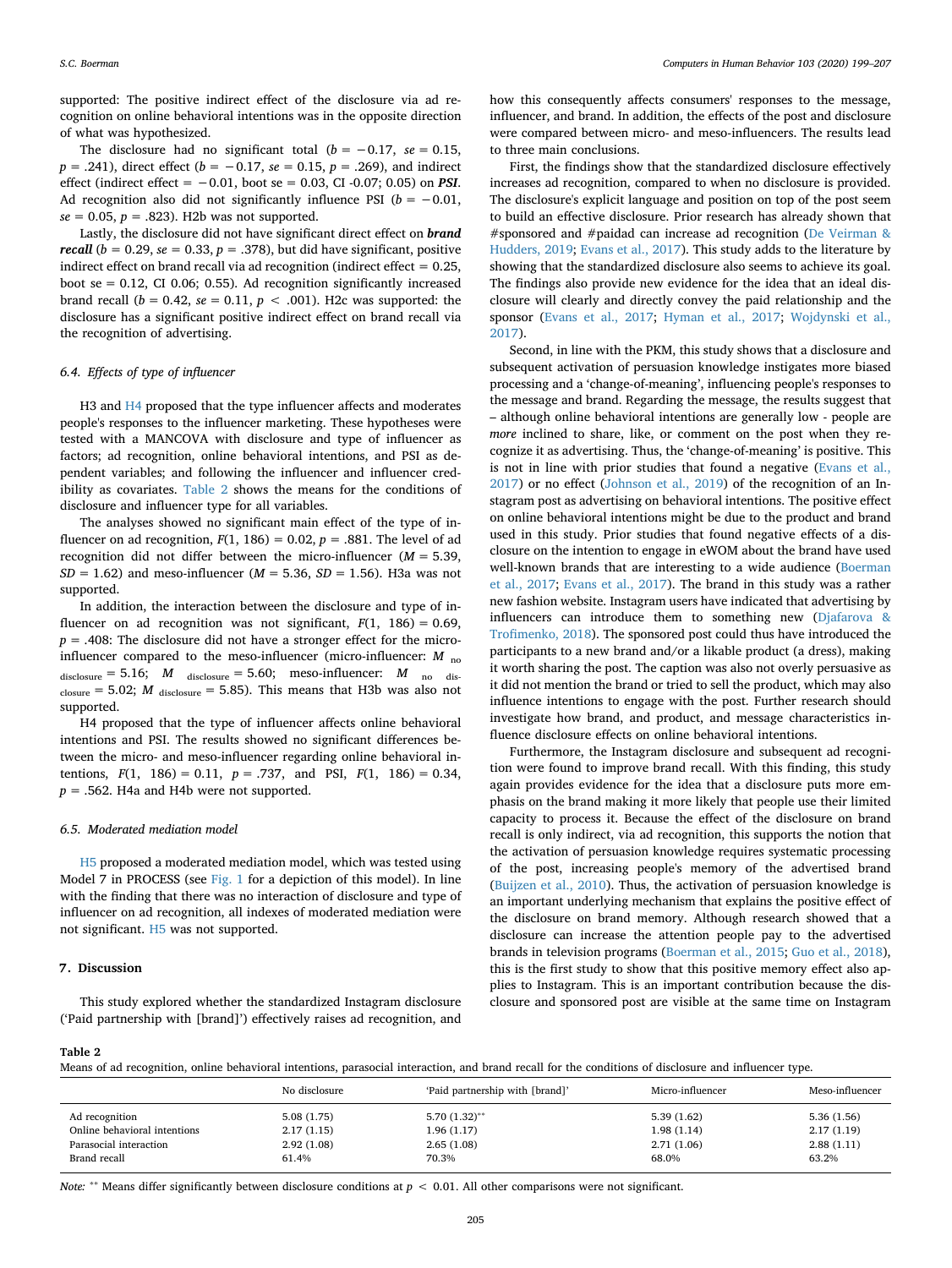and are thus competing for people's cognitive resources.

Finally, although prior research has shown that the hashtag #sponsored can indirectly decrease the perceived credibility of influencers on Instagram [\(De Veirman & Hudders, 2019\)](#page-8-9), the standardized disclosure does not seem to damage the relationship with the influencer. The current study did not provide evidence for an effect of the standardized disclosure on PSI. This could be explained by the generally low PSI in the sample ( $M = 2.80$ ). A small part of the sample (14.5%) had developed PSI with the influencers (scores 4 or higher). The disclosure and ad recognition are unlikely to influence PSI when people do not perceive a high PSI in the first place [\(Colliander & Erlandsson,](#page-8-16) [2015\)](#page-8-16). To understand how disclosures and ad recognition influence this relationship, future research could focus on a more select sample of people who have developed more PSI with an influencer.

Third, this study was the first to compare responses to sponsored content sent by micro- and meso-influencers. Although the number of followers of an influencer does influence people's perceptions of popularity, likeability, and credibility ([De Veirman et al., 2017;](#page-8-0) [Jin &](#page-9-14) [Phua, 2014\)](#page-9-14), the present study did not find any differences between micro- and meso-influencers regarding the experienced PSI or intentions to engage with the post. Contrary to expectations, meso-influencers do not seem to be judged as having greater bridging social capital compared to micro-influencers. Moreover, the type of influencer does not seem to moderate the effects of the disclosure. The disclosure raises ad recognition regardless of whether the post was sent by a micro- or meso-influencer. This means that the type of influencer does not seem to function as a peripheral cue that activates persuasion knowledge. Future research could aim to gain more insights into people's perceptions of the different types of influencers, for instance by comparing responses to micro-, meso-, and macro-influencers.

The study's findings have practical implications for different stakeholders. Instagram users seem to be well aware of advertising on Instagram [\(Chen, 2018;](#page-8-11) [Djafarova & Trofimenko, 2018](#page-8-1); [Johnson et al.,](#page-9-10) [2019\)](#page-9-10). The high level of ad recognition among users, even without the disclosure, confirm the idea that consumers have already developed persuasion knowledge regarding influencer marketing on Instagram. The questionnaire in this study prompted participants to consider whether the post they just saw was advertising. In real life, there is rarely such an external cue. In addition, given the focus on images, Instagram content is likely to be processed rapidly and with low involvement. Therefore, it is unlikely that consumers always *use* their persuasion knowledge in response to influencer marketing. A disclosure seems to be an effective external cue to trigger this use. For the regulators, such as the FTC, and Instagram, this study demonstrates that the standardized disclosure *does* raise ad recognition. Thus, although the FTC doubts whether the built-in Instagram disclosure attracts sufficient attention, this study suggests that the standardized disclosure is an effective tool that increases transparency. Further research is needed to compare the effects of this standardized disclosure to hashtags, such as #paidad, to establish which disclosure is more effective in increasing ad recognition.

For brands and influencers, the standardized disclosure on Instagram also seems to be positive, as it makes consumers pay more attention to the brand, and more inclined to engage with the post. A disclosure and ad recognition also do not seem to harm the PSI people perceive with an influencer. The positive effect of the disclosure on online behavioral intentions might indicate that sponsored influencer posts are not necessarily seen as a bad thing, but also as a way to inform users about new products or brands. Influencers could actually be followed because they are opinion leaders who can inform, and perhaps people do not mind them being paid or compensated for this [\(Djafarova](#page-8-1) [& Trofimenko, 2018](#page-8-1)). In addition, the number of followers is used to classify micro-, meso-, and macro-influencers. Based on this study, advertisers can choose to collaborate with both micro- and meso-influencers to promote their brand; the distinction between these types of influencers does not seem to affect Instagram users' responses. More

research is needed to gain insight into people's perceptions of influencer marketing as a whole, and how different types of posts and influencers affect people's responses to influencer marketing, the influencer, and the advertising brand. Because this study only focused on ad recognition, which is a cognitive aspect of persuasion knowledge, future research could also consider attitudinal dimensions of persuasion knowledge such as appropriateness.

#### **Acknowledgements**

I would like to thank Lotte Luijten for collecting the data, and dr. Eva van Reijmersdal for her valuable suggestions on the paper.

#### **Appendix A. Supplementary data**

Supplementary data to this article can be found online at [https://](https://doi.org/10.1016/j.chb.2019.09.015) [doi.org/10.1016/j.chb.2019.09.015](https://doi.org/10.1016/j.chb.2019.09.015).

#### **References**

- <span id="page-8-3"></span>[Abidin, C. \(2016\). "Aren't these just young, rich women doing vain things online?":](http://refhub.elsevier.com/S0747-5632(19)30343-7/sref5) [Influencer selfies as subversive frivolity.](http://refhub.elsevier.com/S0747-5632(19)30343-7/sref5) *Social Media Society, 2*(2) [2056305116641342.](http://refhub.elsevier.com/S0747-5632(19)30343-7/sref5)
- <span id="page-8-13"></span>[Amazeen, M. A., & Wojdynski, B. W. \(2018\).](http://refhub.elsevier.com/S0747-5632(19)30343-7/sref6) *The effects of disclosure format on native [advertising recognition and audience perceptions of legacy and online news publishers.](http://refhub.elsevier.com/S0747-5632(19)30343-7/sref6)* [Journalism 1464884918754829](http://refhub.elsevier.com/S0747-5632(19)30343-7/sref6).
- <span id="page-8-17"></span>[Boerman, S. C., & Van Reijmersdal, E. A. \(2016\).](http://refhub.elsevier.com/S0747-5632(19)30343-7/sref7) *Informing consumers about "hidden" [advertising: A literature review of the effects of disclosing sponsored content. Advertising in](http://refhub.elsevier.com/S0747-5632(19)30343-7/sref7) [new formats and media: Current research and implications for marketers.](http://refhub.elsevier.com/S0747-5632(19)30343-7/sref7)* Emerald Group [Publishing Limited](http://refhub.elsevier.com/S0747-5632(19)30343-7/sref7).
- <span id="page-8-12"></span>[Boerman, S. C., Van Reijmersdal, E. A., & Neijens, P. C. \(2012\). Sponsorship disclosure:](http://refhub.elsevier.com/S0747-5632(19)30343-7/sref8) [Effects of duration on persuasion knowledge and brand responses.](http://refhub.elsevier.com/S0747-5632(19)30343-7/sref8) *Journal of [Communication, 62](http://refhub.elsevier.com/S0747-5632(19)30343-7/sref8)*(6), 1047–1064.
- <span id="page-8-18"></span>[Boerman, S. C., Van Reijmersdal, E. A., & Neijens, P. C. \(2015\). Using eye tracking to](http://refhub.elsevier.com/S0747-5632(19)30343-7/sref1) [understand the effects of brand placement disclosure types in television programs.](http://refhub.elsevier.com/S0747-5632(19)30343-7/sref1) *[Journal of Advertising, 44](http://refhub.elsevier.com/S0747-5632(19)30343-7/sref1)*(3), 196–207.
- <span id="page-8-5"></span>[Boerman, S. C., Willemsen, L. M., & Van Der Aa, Eva P. \(2017\). "This post is sponsored":](http://refhub.elsevier.com/S0747-5632(19)30343-7/sref9) [Effects of sponsorship disclosure on persuasion knowledge and electronic word of](http://refhub.elsevier.com/S0747-5632(19)30343-7/sref9) mouth in the context of facebook. *[Journal of Interactive Marketing, 38](http://refhub.elsevier.com/S0747-5632(19)30343-7/sref9)*, 82–92.
- <span id="page-8-19"></span>[Buijzen, M., Van Reijmersdal, E. A., & Owen, L. H. \(2010\). Introducing the PCMC model:](http://refhub.elsevier.com/S0747-5632(19)30343-7/sref10) [An investigative framework for young people's processing of commercialized media](http://refhub.elsevier.com/S0747-5632(19)30343-7/sref10) content. *[Communication Theory, 20](http://refhub.elsevier.com/S0747-5632(19)30343-7/sref10)*(4), 427–451.
- <span id="page-8-14"></span>[Carr, C. T., & Hayes, R. A. \(2014\). The effect of disclosure of third-party influence on an](http://refhub.elsevier.com/S0747-5632(19)30343-7/sref11) [opinion leader's credibility and electronic word of mouth in two-step flow.](http://refhub.elsevier.com/S0747-5632(19)30343-7/sref11) *Journal of [Interactive Advertising, 14](http://refhub.elsevier.com/S0747-5632(19)30343-7/sref11)*(1), 38–50.
- <span id="page-8-11"></span>[Chen, H. \(2018\). College-aged young consumers' perceptions of social media marketing:](http://refhub.elsevier.com/S0747-5632(19)30343-7/sref12) The story of instagram. *[Journal of Current Issues and Research in Advertising, 39](http://refhub.elsevier.com/S0747-5632(19)30343-7/sref12)*(1), [22–36](http://refhub.elsevier.com/S0747-5632(19)30343-7/sref12).
- <span id="page-8-15"></span>[Colliander, J., & Dahlén, M. \(2011\). Following the fashionable friend: The power of social](http://refhub.elsevier.com/S0747-5632(19)30343-7/sref13) [media: Weighing publicity effectiveness of blogs versus online magazines.](http://refhub.elsevier.com/S0747-5632(19)30343-7/sref13) *Journal of [Advertising Research, 51](http://refhub.elsevier.com/S0747-5632(19)30343-7/sref13)*(1), 313–320.
- <span id="page-8-16"></span>[Colliander, J., & Erlandsson, S. \(2015\). The blog and the bountiful: Exploring the effects](http://refhub.elsevier.com/S0747-5632(19)30343-7/sref14) [of disguised product placement on blogs that are revealed by a third party.](http://refhub.elsevier.com/S0747-5632(19)30343-7/sref14) *Journal of [Marketing Communications, 21](http://refhub.elsevier.com/S0747-5632(19)30343-7/sref14)*(2), 110–124.
- <span id="page-8-0"></span>[De Veirman, M., Cauberghe, V., & Hudders, L. \(2017\). Marketing through Instagram in](http://refhub.elsevier.com/S0747-5632(19)30343-7/sref15)[fluencers: The impact of number of followers and product divergence on brand at](http://refhub.elsevier.com/S0747-5632(19)30343-7/sref15)titude. *[International Journal of Advertising, 36](http://refhub.elsevier.com/S0747-5632(19)30343-7/sref15)*(5), 798–828.
- <span id="page-8-9"></span>[De Veirman, M., & Hudders, L. \(2019\). Disclosing sponsored Instagram posts: The role of](http://refhub.elsevier.com/S0747-5632(19)30343-7/sref16) [material connection with the brand and message-sidedness when disclosing covert](http://refhub.elsevier.com/S0747-5632(19)30343-7/sref16)
- <span id="page-8-2"></span>advertising. *[International Journal of Advertising,](http://refhub.elsevier.com/S0747-5632(19)30343-7/sref16)* 1–37 (online first). [Djafarova, E., & Rushworth, C. \(2017\). Exploring the credibility of online celebrities'](http://refhub.elsevier.com/S0747-5632(19)30343-7/sref17) [Instagram profiles in influencing the purchase decisions of young female users.](http://refhub.elsevier.com/S0747-5632(19)30343-7/sref17) *[Computers in Human Behavior, 68](http://refhub.elsevier.com/S0747-5632(19)30343-7/sref17)*, 1–7.
- <span id="page-8-1"></span>Djafarova, E., & Trofimenko, O. (2018). *['Instafamous' – credibility and self-presentation of](http://refhub.elsevier.com/S0747-5632(19)30343-7/sref18) micro-celebrities on social media.* [Information, Communication & Society](http://refhub.elsevier.com/S0747-5632(19)30343-7/sref18).
- <span id="page-8-4"></span>[Domingues Aguiar, T., & Van Reijmersdal, E. A. \(2018\).](http://refhub.elsevier.com/S0747-5632(19)30343-7/sref19) *Influencer marketing. SWOCC 76.* [\(Amsterdam, The Netherlands\)](http://refhub.elsevier.com/S0747-5632(19)30343-7/sref19).
- <span id="page-8-7"></span>European Advertising Standards Alliance (EASA). (2018). EASA best practices recommendation on influencer marketing. Retrieved from [http://www.easa-alliance.](http://www.easa-alliance.org/sites/default/files/EASA_BEST%20PRACTICE%20RECOMMENDATION%20ON%20INFLUENCER%20MARKETING_2.pdf) [org/sites/default/files/EASA\\_BEST%20PRACTICE%20RECOMMENDATION%20ON](http://www.easa-alliance.org/sites/default/files/EASA_BEST%20PRACTICE%20RECOMMENDATION%20ON%20INFLUENCER%20MARKETING_2.pdf) [%20INFLUENCER%20MARKETING\\_2.pdf.](http://www.easa-alliance.org/sites/default/files/EASA_BEST%20PRACTICE%20RECOMMENDATION%20ON%20INFLUENCER%20MARKETING_2.pdf)
- <span id="page-8-6"></span>[Evans, N. J., Phua, J., Lim, J., & Jun, H. \(2017\). Disclosing Instagram influencer adver](http://refhub.elsevier.com/S0747-5632(19)30343-7/sref21)[tising: The effects of disclosure language on advertising recognition, attitudes, and](http://refhub.elsevier.com/S0747-5632(19)30343-7/sref21) behavioral intent. *[Journal of Interactive Advertising, 17](http://refhub.elsevier.com/S0747-5632(19)30343-7/sref21)*(2), 138–149.
- <span id="page-8-8"></span>Federal Trade Commission (FTC). (2017). The FTC's endorsement guides: What people are asking (Last update September 2017). Retrieved from [https://www.ftc.gov/tips](https://www.ftc.gov/tips-advice/business-center/guidance/ftcs-endorsement-guides-what-people-are-asking)[advice/business-center/guidance/ftcs-endorsement-guides-what-people-are-asking.](https://www.ftc.gov/tips-advice/business-center/guidance/ftcs-endorsement-guides-what-people-are-asking)
- <span id="page-8-10"></span>Federal Trade Commission (FTC). (2017). FTC staff reminds influencers and brands to clearly disclose relationship. Retrieved from [https://www.ftc.gov/news-events/](https://www.ftc.gov/news-events/press-releases/2017/04/ftc-staff-reminds-influencers-brands-clearly-disclose) [press-releases/2017/04/ftc-staff-reminds-influencers-brands-clearly-disclose](https://www.ftc.gov/news-events/press-releases/2017/04/ftc-staff-reminds-influencers-brands-clearly-disclose).